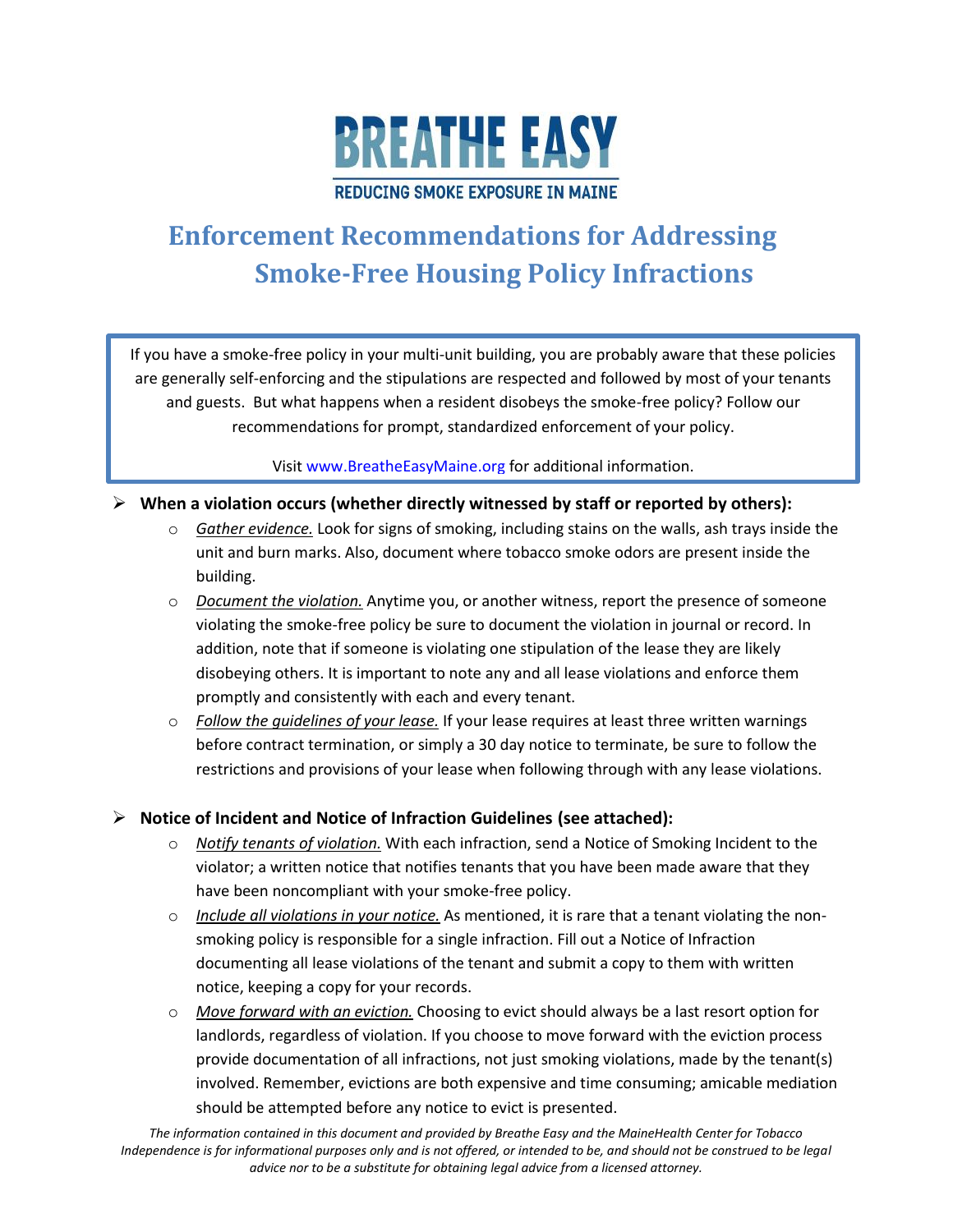# **Sample Notice of Smoking Incident**

|    |                                                     | Date:      |                          |
|----|-----------------------------------------------------|------------|--------------------------|
|    |                                                     | Unit $\#$  |                          |
|    |                                                     | Incident # |                          |
|    |                                                     |            | (address/development) of |
|    | the following smoking-related incident:             |            |                          |
|    | <b>Description of Incident</b>                      |            |                          |
|    | 1. Smoking coming into rental unit                  |            |                          |
|    | 2. Smoking observed in indoor common area           |            |                          |
|    | 3. Smoking observed in outdoor area (if prohibited) |            |                          |
| 4. | Smoking observed in other rental units              |            |                          |
| 5. | Other:                                              |            |                          |

**Remarks/Detailed Description:**

**Please submit this form to the rental office/landlord.**

Tenant Signature Date Date

Landlord/Management Signature data and the Date

**\_\_\_\_\_\_\_\_\_\_\_\_\_\_\_\_\_\_\_\_\_\_\_\_\_\_\_\_\_\_\_\_\_\_\_\_**

**Staff Use Only**

\_\_\_\_\_\_\_\_\_\_\_\_\_\_\_\_\_\_\_\_\_\_\_\_\_\_\_\_\_\_\_\_\_\_\_\_\_\_\_\_\_\_\_\_\_ \_\_\_\_\_\_\_\_\_\_\_\_\_\_\_\_

**Date of Review: \_\_\_\_\_\_\_\_\_\_\_\_\_\_\_\_\_\_ Reviewer(s):** 

**Follow-Up:**

*The information contained in this document and provided by Breathe Easy and the MaineHealth Center for Tobacco Independence is for informational purposes only and is not offered, or intended to be, and should not be construed to be legal advice nor to be a substitute for obtaining legal advice from a licensed attorney.*

\_\_\_\_\_\_\_\_\_\_\_\_\_\_\_\_\_\_\_\_\_\_\_\_\_\_\_\_\_\_\_\_\_\_\_\_\_\_\_\_\_\_\_\_\_ \_\_\_\_\_\_\_\_\_\_\_\_\_\_\_\_